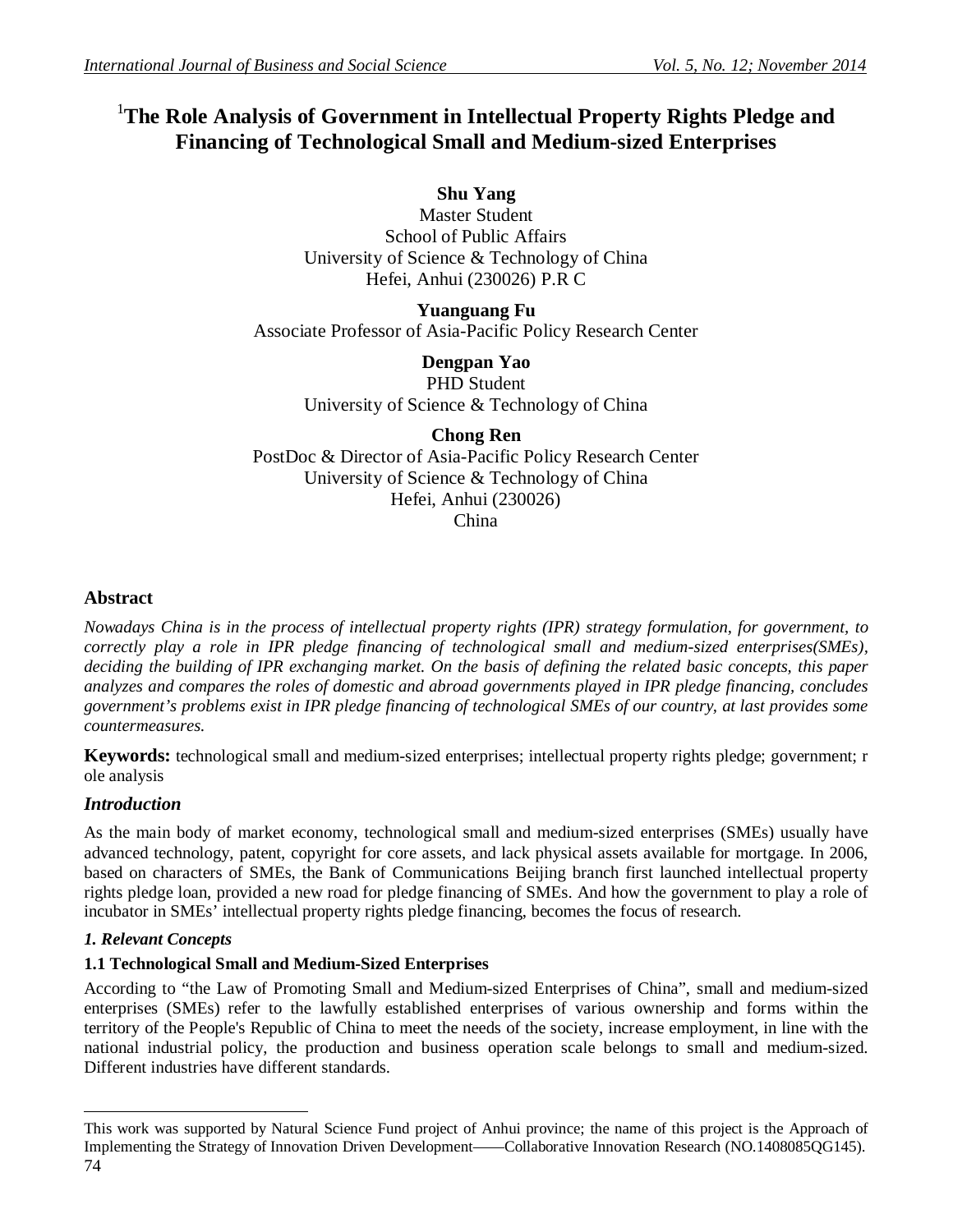At present we do not have a unified definition for science and technology enterprises, It is generally believed that science and technology enterprise is a science and technology economic entity with science and technology personnel as the main body, is mainly engaged in technology development, transfer, consulting, services, training and technology intensive products development, production and sales. At present assets structure of China's SMEs has the following two characteristics: first, fixed assets are relatively small, thus lack of reliable financing channels. Second, intellectual property, intangible assets account for larger proportion of enterprise assets, so it's difficult for them to apply for pledge loans.

## **1.2 Intellectual Property Rights Pledge Financing**

Intellectual property rights (IPR) pledge financing refers to a way of financing that a enterprise use IPR as pledge to get loans from commercial banks, meanwhile, contracts the loan interest, deadline and repayment method. The pledge mainly includes: the trademark rights pledge, the patent pledge, copyright pledge, computer software copyright pledge, etc

#### **1.3 The Possibility of IPR Pledge**

## **1.3.1 Government's Policy is gradually perfect**

First of all, legally, the 75th article of China's "Security Law" explicitly stipulates the IPR which can be transferred by law: trademark rights, patent rights and copyright rights. Secondly, on the system, the establishment and development of modern enterprise system, provides a good social basis for starting the business.

## **1.3.2 IPR Assessment System is Gradually Mature**

China successively promulgated "the Intangible Assets Assessment Criteria", "the Notice of Strengthening Intellectual Property Assets Appraisal Management Issues", "the Property Law of the People's Republic of China", etc. The laws clearly stipulated the pledged property problem in IPR financing, which make the intellectual property asset valuation more scientific, standardized, accurate.

## **1.3.3 The Gradual Formation of the Trading Market**

In 2010, China's State Intellectual Property Office assessed 43 of the existing national patent technology exhibition trading centers, among them 30 centers have successfully passed the examination and acceptance. The gradual formation and perfect of IPR trading market provides a professional service platform for IPR pledge and financing, so that various subjects such as technology-based SMEs, banks, intermediary service institutions can complete capital financing and pledge on an orderly and stable trading platform.

# *2. Role Analysis of China and Foreign Governments*

IPR pledge and financing is a practical response to China's strategy of science and technology and rejuvenating the country. As a leader and ministrant beyond IPR trading market, the government's role should not be ignored. For reasonable positioning of government role, promoting the recognition of new loan policy , perfect IPR trading market and sharing credit risk between banks and enterprises, the role of government must be defined.

#### **2.1Foreign Governments Involved in IPR Financing**

#### **2.1.1 American Mode**

To promote intangible assets pledge such as IPR pledge, the United States established the federal small business administration (SBA) to provide guarantee for technological SMEs, that many enterprises obtain the chance of financing.

The SBA induce commercial banks to offer loans for SMEs through cooperation in a guarantee way. For small loans SBA provides 80% guarantee, for big loans to provide 75% guarantee, loan maturities can last for 25 years. As a bridge that crosses banks and technology-based SMEs, SBA bears no property credit risk after provide opportunities for SMEs, merely strengthen the credit of original enterprises. Nowadays, IPR pledge loan has already become a basic business for commercial banks and other commercial lenders (mainly loan companies).

## **2.1.2 Japanese Mode**

Japan relies on government policy banks and credit guarantee associations to establish a government-leading pattern of IPR pledge financing.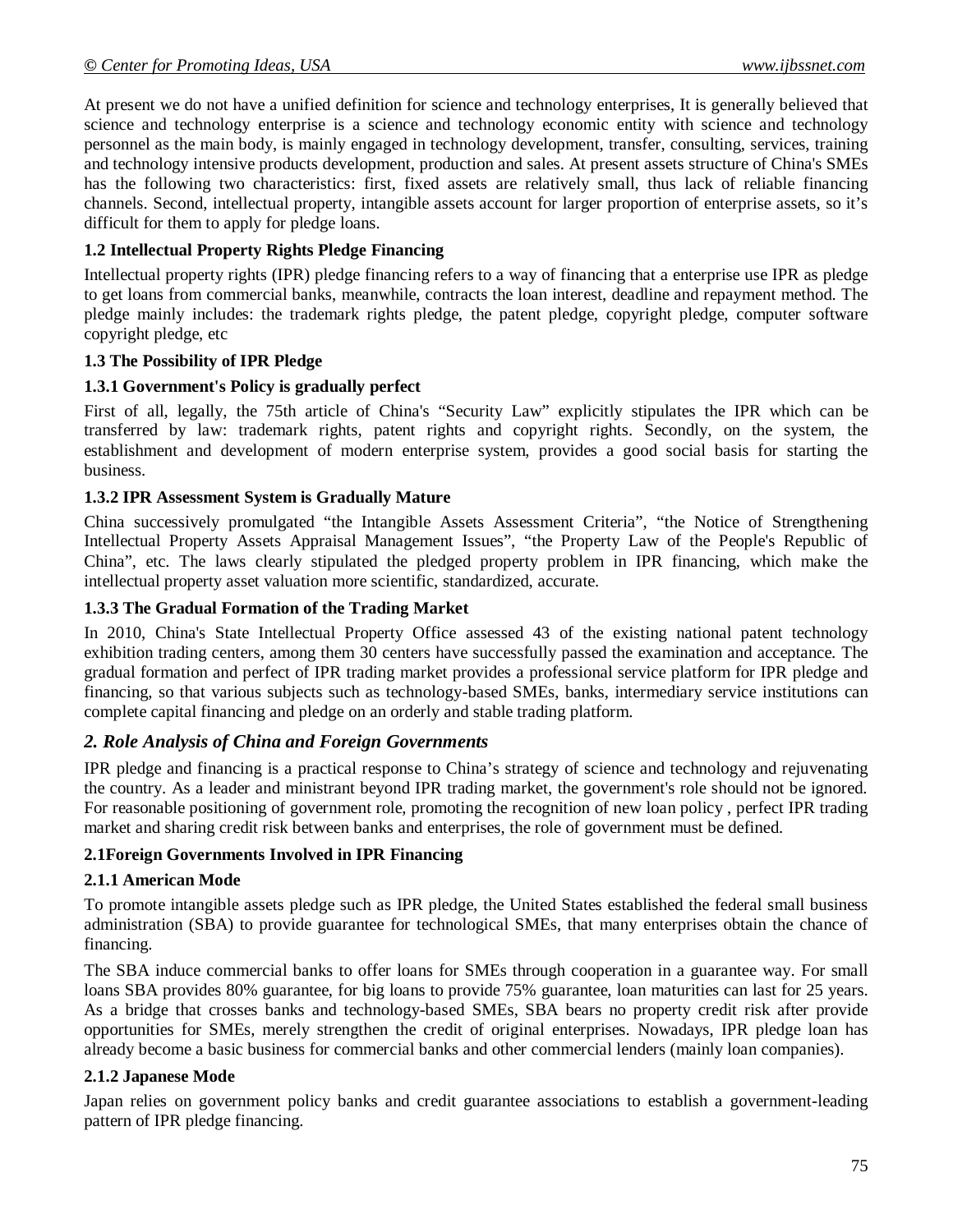The government-backed Development Bank of Japan plays the dominant role of government in SMEs' pledge financing, as lenders, DBJ directly provides intangible assets financing loans for some SMEs which have abundant intellectual property assets but lack of funds. In addition, it takes a risk sharing of banks through undertaking loans together with financial institutions. What's the most important is the securitization and commercialization of IPR, which can not only add channels for IPR realization, but also increase the enthusiasm of the financial institutions for IPR pledge financing.

# **2.1.3 Swedish Mode**

Swedish IPR pledge business does not get a big progress due to the over-reliance on policy-based loan from government. In Sweden, the commercial banks pay attention to the quality requirements, so they have a strict eye on loan assessment review. However, for fostering enterprise purposes, government relatively loosens the quality requirements for IPR guarantee, therefore, although the policy loan amount is small, intellectual property owner is more willing to seek for government loans. In the long term, without business organizations' assist, the burden of government will be sharpened, nor will IPR pledge get a better development.

## **2.2China Governments Involved in IPR Financing**

| Table 1: The Role Analysis of China Government in IPR Pledge and Financing of Technological SMEs |  |  |
|--------------------------------------------------------------------------------------------------|--|--|
|                                                                                                  |  |  |

| Government<br>Mode             | Representatives                           | <b>Function</b>                                     | Risk taker                     | Financing<br>marketiza-<br>tion degree | Characteristics                                                                                                                                                        |
|--------------------------------|-------------------------------------------|-----------------------------------------------------|--------------------------------|----------------------------------------|------------------------------------------------------------------------------------------------------------------------------------------------------------------------|
| Direct<br>intervention<br>type | Xiangtan,<br>Nanjing,<br>Neijiang, Nanhai | Executive<br>orders,<br>instruction<br>intervention | Bank                           | Low                                    | Simple and efficient, fast,<br>effective; against the<br>market rules, bank risk;<br>prone to corruption                                                               |
| Economic<br>subsidy type       | Shanghai,<br>Chengdu                      | Fiscal<br>subsidy,<br>special funds                 | Government                     | Middle                                 | Broaden the financing<br>channels, reduce the risk<br>of financial institutions;<br>Limit the long-term<br>development                                                 |
| Policy support<br>type         | Beijing, Wuhan                            | Bank<br>leading,<br>government<br>assist            | Both bank<br>and<br>government | High                                   | <b>Complements Banks'</b><br>funding costs and risk<br>sharing, on the premise of<br>fully respecting the market<br>for auxiliary, guarantees<br>the bank's enthusiasm |

#### **2.2.1 Direct Intervention Type**

This is a government-leading type requires financial institutions to provide IPR pledge financing and loans for SMEs government recommended, and government fully tracks the whole process to get feedback. It mainly exists in second and third-tier cities of China, such as Xiangtan city, defines a working way professional departments actively participate in cooperation by establishing a department-jointly-pushed working mechanism and the joint conference system of finance and science and technology. The IPR pledge financing of Neijiang city in Sichuan province is also under strong administrative intervention of government.

#### **2.2.2 Economic Subsidy Type**

The government of Shanghai and Chengdu separately take fiscal fund subsidies of loan interest and set up a special fund to prevent risks. The Pudong new area government in Shanghai yearly arranges 20 million for setting up special funds in order to ease the IPR pledge loan risk. While Chengdu government annually takes special funds from the three charges of science and technology for IPR pledge loan guarantee. If there is a default, productivity promotion center will bear a loss of 90%, and banks bear a loss of only 10%.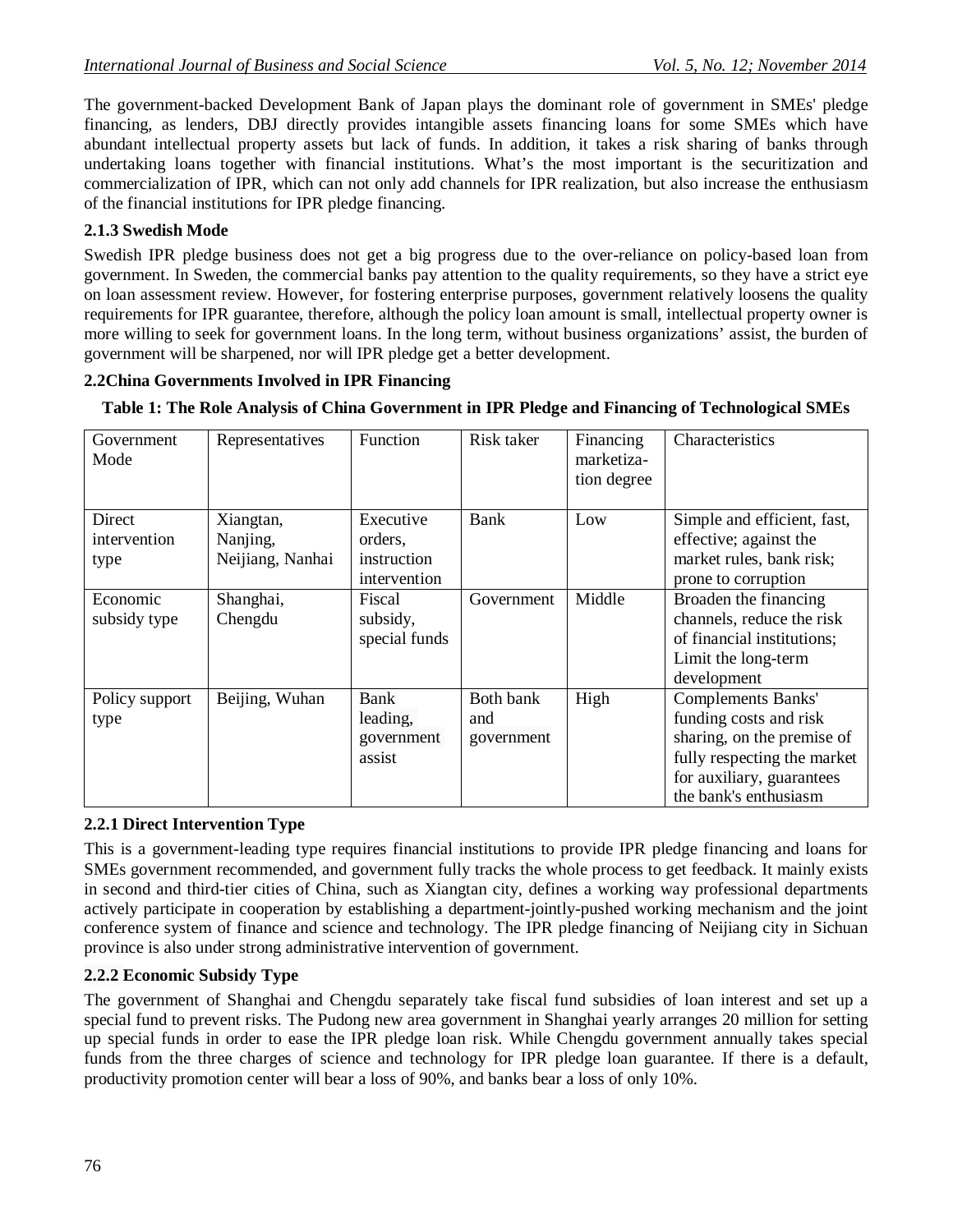## **2.2.3 Policy Support Type**

To push the new financing method of property rights pledge, local governments have formulated all kinds of normative documents. Zhongguancun administrative committee carried out the document "the Suggestion About Accelerating IPR Pledge Work of Zhongguancun National Innovation Demonstration Area "in 2009, formally put IPR pledge into agenda, and provided discount loans proportionably according to different enterprises' credit "star", the benchmark interest rate of loans for general subsidies ranges from 20% to 40%. On May20,2009, Intellectual Property Office of Wuhan city and the Wuhan branch of people's bank of China jointly issued the "Patent Pledge Loan Operation Guidelines of Wuhan City", regulated and promoted the IPR pledge of SMEs.

## *3. The Reason for the Dislocation of Government's Role*

#### **3.1 The Imperfection of Laws and Regulations**

Government' financial subsidies and incentives for IPR pledge of technological SMEs are far from enough. Although the pledge can be trademark right, patent right, copyright and layout-design right of integrated circuits, most of the local government still lack differentiated support policy based on the IPR category. The regulatory documents about power division among central government and local government are few, which leads to the high concentration of power and increases time costs and capital costs of SMEs' IPR pledge financing.

#### **3.2 The Lack of Intangible Assets Financing Experience**

Although the IPR pledge policy has been carried out for a long time, its pledge and financing has not become the main source of corporate loans because of the variability and intangibility of IPR. Secondly, the management talent gap is big, the IPR pledge still lack a talent team for professional skills and practical knowledge. A functional organization is also required for coordination.

#### **3.3 The Difficulty for IPR Assessment**

First, China lack of a perfect, scientific, unified IPR assessment system and management standard, so we can not accurately assess the value of IPR. Second, currently there are three methods for evaluating IPR: cost method, market comparison method and income present value method, different assessment methods and institutions lead to different results. Thirdly, Intermediaries themselves lack of assess ability and experience to support intellectual property evaluation.

#### **3.4 The High Risk for IPR Financing**

The imperfection of China's financial market, the absence of SMEs' financing channels, the deficiency of capital market, make SMEs lack of funds in a high risky environment. It's difficult for risk market to seek unity and standardization because of the complexity of risk control. SMEs can not have quick, accurate and effective communication with banks due to their system is not sound and information acquisition is not in time, that add difficulty for IPR to liquidate.

#### *4.Countermeasures of IPR Pledge and Financing for Government*

The government plays a indispensable role in SMEs' IPR pledge and financing as server, promoter, vindicator and supervisor. For, government, we can do as the following aspects.

#### **4.1 Adjust Measures to Local Conditions, Implement Policy of Characterization**

Under the premise of government guidance and market leading, regard the patent pledge as the breakthrough point, gradually improve relevant laws, regulations and policies, promote IPR pledge business characteristic and specific. The government should focus on process of pledge registration, evaluation and market transaction, formulate operation rules and standards, make them applicable and operable. We can also conduct a characteristic IPR market mainly embodied with patent rights through enlarging pilot areas, constructing trading platform, constructing the pledge registration channel, building enterprise credit databases, and encouraging financial institutions to lend.

#### **4.2 Setting up a Diversified Pledge Mode with Various Participants**

(1) Absorb more stakeholders into the establishment procedure of local administrative regulations, let all commercial institutions, the mediation guarantee agencies, SMEs participate in the hearing to ensure the effectiveness, comprehensiveness, timeliness and pertinence of the policy. At the same time, to set up a IPR pledge financing service system completely including assessment, pledge and transactions.